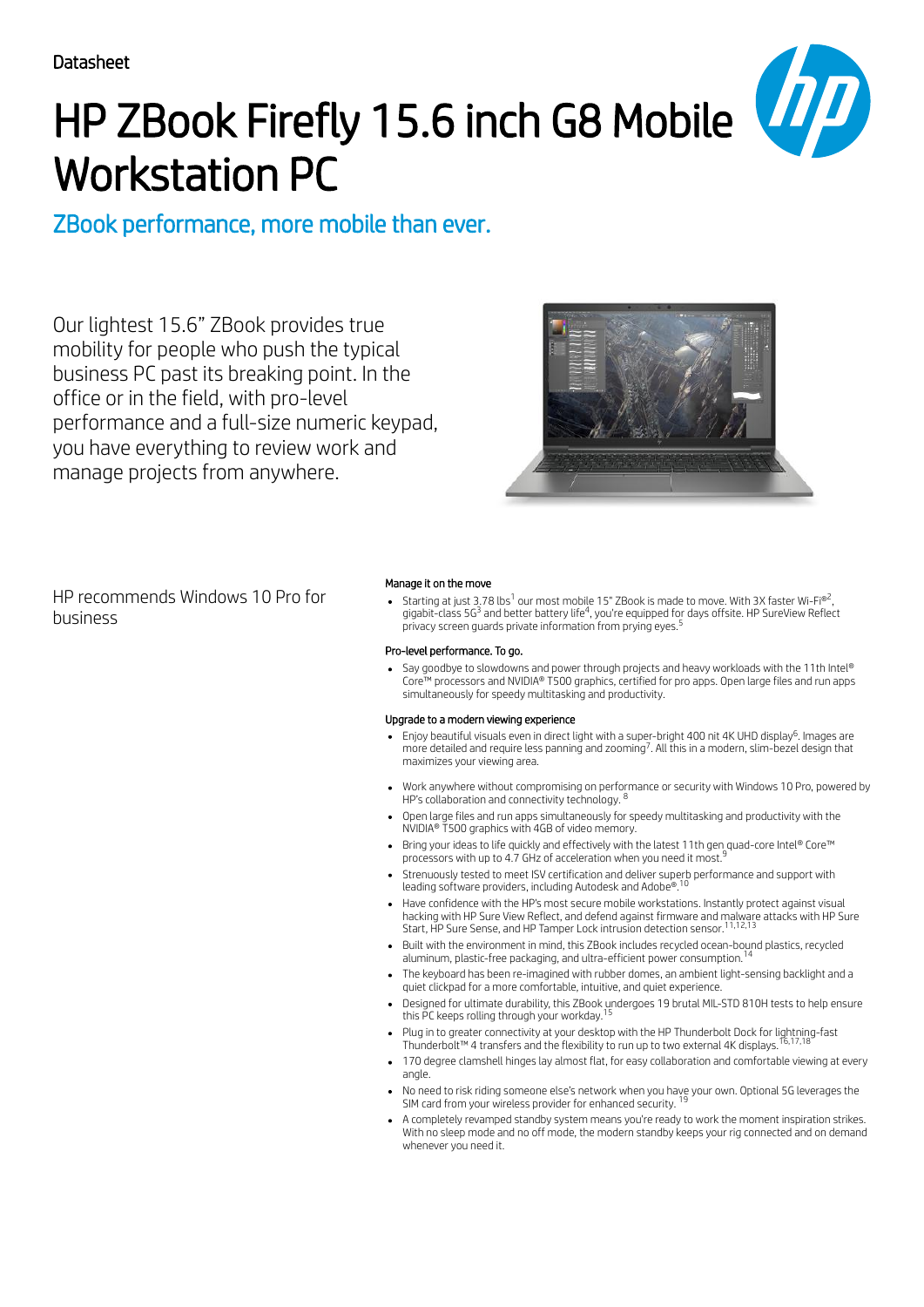## HP ZBook Firefly 15.6 inch G8 Mobile Workstation PC Specifications Table







| Available Operating Systems             | Windows 10 Pro 64 - HP recommends Windows 10 Pro for business <sup>1,6</sup><br>Windows 10 Home $64^{1,6}$<br>Windows 10 Home Single Language 64 - HP recommends Windows 10 Pro. <sup>1,6</sup><br>Windows 10 Pro 641,6<br>Windows 10 Enterprise 641,6<br>FreeDOS 3.049                                                                                                                                                                                                                                                                                    |
|-----------------------------------------|------------------------------------------------------------------------------------------------------------------------------------------------------------------------------------------------------------------------------------------------------------------------------------------------------------------------------------------------------------------------------------------------------------------------------------------------------------------------------------------------------------------------------------------------------------|
| Processor family <sup>2,3,4,5</sup>     | 11th Generation Intel® Core™ i7 processor; 11th Generation Intel® Core™ i5 processor                                                                                                                                                                                                                                                                                                                                                                                                                                                                       |
| Available Processors <sup>2,3,4,5</sup> | Intel® Core™ i5-1135G7 (2.4 GHz base frequency, up to 4.2 GHz with Intel® Turbo Boost Technology, 8 MB L3 cache, 4 cores); Intel® Core™ i7-1165G7<br>(2.8 GHz base frequency, up to 4.7 GHz with Intel® Turbo Boost Technology, 12 MB L3 cache, 4 cores)                                                                                                                                                                                                                                                                                                   |
| Chipset                                 | Intel® Integrated SoC                                                                                                                                                                                                                                                                                                                                                                                                                                                                                                                                      |
| Maximum memory                          | 64 GB DDR4-3200 non-ECC SDRAM 8                                                                                                                                                                                                                                                                                                                                                                                                                                                                                                                            |
| Memory slots                            | 2 SODIMM; supports dual channel                                                                                                                                                                                                                                                                                                                                                                                                                                                                                                                            |
| Internal storage                        | 256 GB up to 2 TB PCle® Gen3 x4 NVMe™ M.2 2280 TLC Self Encrypting (SED) Solid State Drive (SSD) <sup>7</sup><br>256 GB up to 512 GB PCIe® Gen3 x4 NVMe™ M.2 2280 TLC Solid State Drive (SSD)<br>up to 256 GB PCIe® Gen3 x4 NVMe™ M.2 2280 TLC Value Solid State Drive (SSD) <sup>7</sup><br>up to 512 GB Intel® PCIe® NVMe™ QLC M.2 SSD with 32 GB Intel® Optane™ memory H10 PCIe® NVMe™ M.2 QLC SSD <sup>7, 50, 51</sup><br>up to 128 GB PCIe® Gen 3 x 2 NVMe ™ M.2 SSD7                                                                                 |
| Display size (diagonal, metric)         | 39.6 cm (15.6")                                                                                                                                                                                                                                                                                                                                                                                                                                                                                                                                            |
| Display                                 | 39.6 cm (15.6") diagonal, FHD (1920 x 1080), touch, IPS, anti-glare, 250 nits, 45% NTSC; 39.6 cm (15.6") diagonal, FHD (1920 x 1080), IPS, anti-glare,<br>1000 nits, 72% NTSC, HP Sure View Reflect integrated privacy screen; 39.6 cm (15.6") diagonal, FHD (1920 x 1080), IPS, anti-glare, 400 nits, 100% sRGB;<br>39.6 cm (15.6") diagonal, 4K UHD (3840 x 2160), IPS, anti-glare, 400 nits, 100% sRGB; 39.6 cm (15.6") diagonal, FHD (1920 x 1080), IPS, anti-glare, 250<br>nits, 45% NTSC <sup>11,33,34,36,37</sup>                                   |
| Available Graphics                      | Integrated: Intel® Iris® Xe Graphics <sup>11,27,28</sup><br>Discrete: NVIDIA® T500 (4 GB GDDR6 dedicated) <sup>12,32</sup><br>(Intel® Iris® Xe Graphics capabilities require system to be configured with Intel® Core™ i5 or i7 processors and dual channel memory. Intel® Iris® Xe<br>Graphics with Intel® Core™ i5 or 7 processors and single channel memory will only function as UHD graphics.)                                                                                                                                                        |
| Audio                                   | Audio by Bang & Olufsen, dual stereo speakers, HP World Facing Microphone dual array digital microphones, functions keys for volume up and down,<br>combo microphone/headphone jack, HD audio                                                                                                                                                                                                                                                                                                                                                              |
| Memory card device                      | 1 smart card reader (select models)                                                                                                                                                                                                                                                                                                                                                                                                                                                                                                                        |
| Ports and Connectors                    | Left side: 1 headphone/microphone combo; 1 SuperSpeed USB Type-A 5Gbps signaling rate (charging)<br>Right side: 1 power connector; 1 HDMI 2.0b; 2 Thunderbolt™ 4 with USB4™ Type-C® 40Gbps signaling rate (USB Power Delivery, DisplayPort™ 1.4, HP<br>Sleep and Charge); 1 SuperSpeed USB Type-A 5Gbps signaling rate                                                                                                                                                                                                                                     |
| Input devices                           | HP Premium Quiet Keyboard - spill-resistant, full-size, with numeric keypad and DuraKeys; HP Premium Quiet Keyboard - spill-resistant, full-size,<br>optional backlit keyboard with numeric keypad and DuraKeys; Dual pointstick; Clickpad with multi-touch gesture support, taps enabled as default;<br>Microsoft Precision Touchpad with gesture support;                                                                                                                                                                                                |
| Communications                          | WLAN: Intel® Wi-Fi 6 AX201 (2x2) and Bluetooth® 5 combo, non-vPro® <sup>9</sup> ; WWAN: Intel® XMM™ 7360 LTE-Advanced Cat 9; Qualcomm® Snapdragon™ X55<br>5G Modern <sup>10,47</sup> ; Optional Near Field Communication (NFC) module                                                                                                                                                                                                                                                                                                                      |
| Camera                                  | 720p HD camera; 720p HD IR camera 13,14                                                                                                                                                                                                                                                                                                                                                                                                                                                                                                                    |
| Software                                | Bing search for IE11; Buy Office; CyberLink Power Media Player; HP Hotkey Support; HP Noise Cancellation Software; HP Performance Advisor; HP<br>Recovery Manager; HP Support Assistant; Native Miracast support; HP Connection Optimizer; HP ZCentral Remote Boost Software; myHP; HP PC<br>Hardware Diagnostics UEFI; HP PC Hardware Diagnostics Windows; HP Privacy Settings; HP Programmable Key; HP QuickDrop; HP Touchpoint<br>Customizer; HP WorkWell; TileApp (optional) <sup>18,19,22,23,35,55</sup>                                              |
| Security management                     | HP Sure Click; HP Secure Erase; HP Manageability Integration Kit; HP Sure Sense; HP Sure Recover Gen3; HP BIOSphere Gen6; HP Sure Start Gen6; HP<br>Sure Admin; HP Sure View Reflect; HP Tamper Lock; MS Bitlocker Encryption; HP Image Assistant Gen4.6; HP Proactive Security (DaaS); HP TPM<br>Configuration Utility: HP Sure Run Gen4: HP Client Security Manager Gen7: HP Sure Recover Gen4 with Embedded Reimaging; Secured-core PC<br>Capable <sup>24,26,31,34,38,39,40,41,42,43,44,45,46,48</sup><br>Capable <sup>24,26,31,34,38,39,40,41,42</sup> |
| Fingerprint reader                      | Fingerprint reader (select models)                                                                                                                                                                                                                                                                                                                                                                                                                                                                                                                         |
| Power                                   | HP Smart 65 W External AC Power Adapter; HP Smart 45 W External AC Power Adapter                                                                                                                                                                                                                                                                                                                                                                                                                                                                           |
| <b>Battery type</b>                     | HP Long Life 3-cell, 56 Wh Li-ion polymer <sup>30</sup>                                                                                                                                                                                                                                                                                                                                                                                                                                                                                                    |
| Battery life                            | Up to 14 hours <sup>15</sup>                                                                                                                                                                                                                                                                                                                                                                                                                                                                                                                               |
| Battery recharge time                   | Supports battery fast charge: approximately 50% in 30 minutes                                                                                                                                                                                                                                                                                                                                                                                                                                                                                              |
| <b>Dimensions</b>                       | 35.95 x 23.36 x 1.92 cm                                                                                                                                                                                                                                                                                                                                                                                                                                                                                                                                    |
| Weight                                  | Starting at 1.7 kg (Weight varies by configuration and components.)                                                                                                                                                                                                                                                                                                                                                                                                                                                                                        |
| Energy efficiency compliance            | ENERGY STAR® certified and EPEAT® Gold registered configurations available <sup>16,52</sup>                                                                                                                                                                                                                                                                                                                                                                                                                                                                |
| Sustainable impact specifications       | Ocean-bound plastic in speaker enclosure; 40% post-consumer recycled plastic; External power supply 90% efficiency; Low Halogen; Bulk packaging<br>available; Molded paper pulp cushion inside box is 100% sustainably sourced and recyclable; Outside box and corrugated cushions are 100% sustainably sourced and recyclable <sup>17,51,52,53,54</sup>                                                                                                                                                                                                   |
| Warranty                                | 3 year (3-3-0) limited warranty and service offering includes 3 years of parts and labor. Terms and conditions vary by country. Certain restrictions and<br>exclusions apply.                                                                                                                                                                                                                                                                                                                                                                              |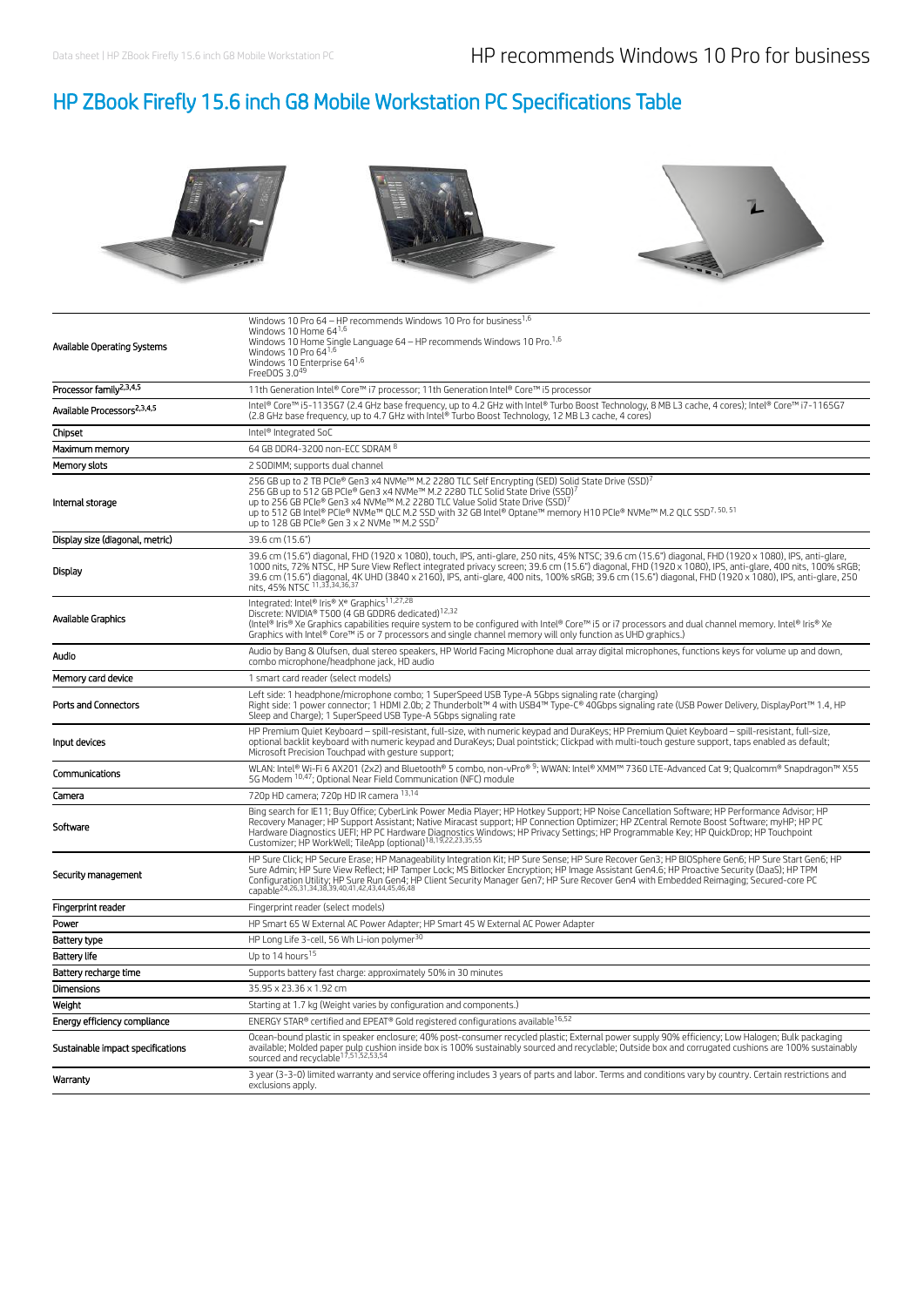### HP ZBook Firefly 15.6 inch G8 Mobile Workstation PC

Accessories and services (not included)

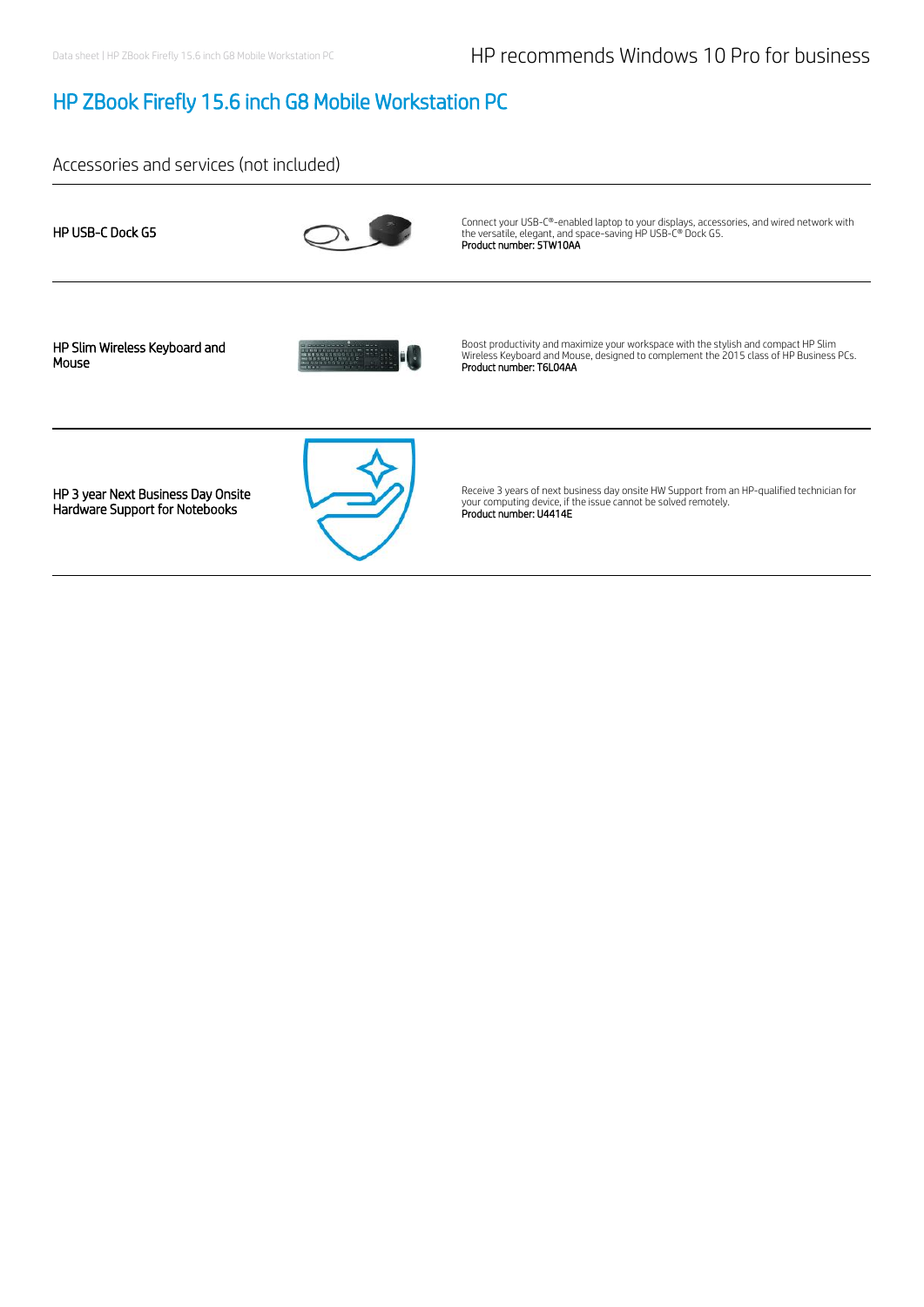### HP ZBook Firefly 15.6 inch G8 Mobile Workstation PC

#### Messaging Footnotes

<sup>1</sup> Weight will vary by configuration.

<sup>2</sup> Based on Wi-Fi 5 80MHz and Wi-Fi 6 160MHz minimum requirements when transferring files between two devices connected to the same router. Requires a wireless router, sold separately, that supports 802.11ax (Wi-Fi 6). On countries where 802.11ax is supported. Wireless access point and internet service required and sold separately. Availability of public wireless access points limited. Wi-Fi 6 is backwards compatible with prior 802.11 specs

<sup>3</sup> Gigabit class Category 16 4G LTE module is optional and must be configured at the factory. Module designed for up to 1 Gbps download speeds as carriers deploy 5 carrier aggregation and 100Mhz channel bandwidth, require environment, network conditions, and other factors. 4G LTE not available on all products, in all regions.

<sup>4</sup> When compared to HP ZBook 15u G6<br><sup>5</sup> HP SureView Reflect is an optional feature, requires factory configuration and is designed to operate in landscape orientation.

<sup>6</sup> 4K UHD display is an optional feature and requires configuration at purchase.<br><sup>7</sup> When compared to standard FHD displays.

<sup>8</sup> Not all features are available in all editions or versions of Windows. Systems may require upgraded and/or separately purchased hardware, drivers, software or BIOS update to take full advantage of Windows functionality

automatically updated, which is always enabled. ISP fees may apply and additional requirements may apply over time for updates. See http://www.windows.com.<br><sup>9</sup> Multicore is designed to improve performance of certain softwa workload and your hardware and software configurations. Intel's numbering, branding and/or naming is not a measurement of higher performance. Intel® Turbo Boost technology requires a PC with a processor with Intel Turbo Bo

10 Adobe and Autodesk software sold separately.

<sup>11</sup> HP Sure View Reflect integrated privacy screen is an optional feature that must be configured at purchase.<br><sup>12</sup> HP Sure Start Gen7 is available on select HP PCs with Intel processors. See product specifications for av

<sup>13</sup> HP Sure Sense requires Windows 10. See product specifications for availability.<br><sup>14</sup> Speaker enclosure component made with 5% ocean bound plastic as of 2/3/2020. Uses 75% recycled Aluminum 6063 (architectural aluminum (keyboard deck & Bottom).

<sup>15</sup> Testing is not intended to demonstrate fitness of U.S. Department of Defense (DoD) contract requirements or for military use. Test results are not a guarantee of future performance under these test conditions. Acciden

<sup>16</sup> HP Thunderbolt Dock with Thunderbolt™ 3 sold separately.<br><sup>17</sup> External displays sold separately.

18 19

<sup>18</sup> Optional hybrid graphics is required to run up to two external 4K displays.<br><sup>19</sup> SG is an optional feature, equal to worker and to onliguration at purchase. Check with service provider for coverage and availability in

#### Technical Specifications Footnotes

<sup>1</sup> Not all features are available in all editions or versions of Windows. Systems may require upgraded and/or separately purchased hardware, drivers, software or BIOS update to take full advantage of Windows functionality 1

workload and your hardware and software configurations. Intel's numbering, branding and/or naming is not a measurement of higher performance.<br><sup>3</sup> Processor speed denotes maximum performance mode; processors will run at low 2

<sup>4</sup> Intel® Turbo Boost performance varies depending on hardware, software and overall system configuration. See www.intel.com/technology/turboboost for more information.<br><sup>5</sup> In accordance with Microsoft's support policy, H

drivers on http://www.support.hp.com.

<sup>6</sup> HP tested Windows 10, version 1809 on this platform. For testing information on newer versions of Windows 10, please see https://support.hp.com/document/c05195282<br><sup>7</sup> For storage drives, GB = 1 billion bytes. TB = 1 tr

<sup>8</sup> The term "10/100/1000" or "Gigabit" Ethernet indicates compatibility with IEEE standard 802.3ab for Gigabit Ethernet, and does not connote actual operating speed of 1 Gb/s. For high-speed transmission, connection to a

9 Wireless access point and internet service required and sold separately. Availability of public wireless access points limited. Wi-Fi 6 is backwards compatible with prior 802.11 specs. The specifications for Wi-Fi 6 (802 not final. If the final specifications differ from the draft specifications, it may affect the ability of the notebook to communicate with other 802.11ax devices. Only available in countries where 802.11ax is supported.<br><sup>1</sup>

network conditions, and other factors. 4G LTE not available on all products, and in all regions. 11 UHD content required to view UHD images.

12 Both UMA & Discrete configurations support 3 independent displays when on the HP UltraSlim Dock (sold separately) - Max. resolution = 2.5K @60Hz (DP1) & 2.5K @60Hz (DP2) & FHD (VGA), and support 3 independent displays w the HP Thunderbolt Dock G2 (sold separately) - Max. resolution = 2.5K @60Hz (DP1) & 2.5K @60Hz (DP2) & FHD (VGA) OR 4K @60Hz (one DP Port) & 4K @60Hz (Type-C output port using a Type C-to-DP adapter).<br><sup>13</sup> HD content requi

<sup>14</sup> Windows Hello face authentication utilizes a camera specially configured for near infrared (IR) imaging to authenticate and unlock Windows devices as well as unlock your Microsoft Passport.<br><sup>15</sup> Battery life will vary 14 15

<sup>16</sup> EPEAT® registered where applicable. EPEAT registration varies by country. See www.epeat.net for registration status by country. Search keyword generator on HP's 3rd party option store for solar generator accessories a www.hp.com/go/options.

<sup>17</sup> External power supplies, WWAN modules, power cords, cables and peripherals excluded. Service parts obtained after purchase may not be Low Halogen.<br><sup>18</sup> HP Support Assistant - Internet access required.

<sup>19</sup> HP ZCentral Remote Boost does not come preinstalled on Z Workstations but can be downloaded and run on all Z desktop and laptops without license purchase. With non-Z sender devices, purchase of perpetual individual li 19

22 Miracast is a wireless technology your PC can use to project your screen to TVs, projectors, and streaming media players that also support Miracast. You can use Miracast to share what you're doing on your PC and present 22

23

<sup>24</sup> HP BIOSphere Gen6 requires Windows 10 and is available on select HP Pro and Elite PCs. Features may vary depending on the platform and configurations.

26 HP Support Assistant - Internet access required.

<sup>27</sup> Support HD decode, DX12, HDMI 1.4, HDCP 2.2 via DP up to 4K @ 60Hz and via HDMI up to 4K @ 30Hz<br><sup>28</sup> Shared video memory (UMA) uses part of the total system memory for video performance. System memory dedicated to vid

<sup>30</sup> Supports HP Fast Charge Technology<br>31 Secured-core PC requires an Intel® vPro® or AMD Ryzen™ Pro processor. Requires 8 GB or more system memory. Secured-core PC functionality can be enabled from the factory.<br>32 HDMI

32 HDMI cable Sold Separately.

<sup>33</sup> HP Sure View Gen3 integrated privacy screen is an optional feature that must be configured at purchase and is designed to function in landscape orientation.<br><sup>34</sup> For the methods outlined in the National Institute of

<sup>35</sup> HP Connection Optimizer requires Windows 10.<br><sup>36</sup> Sold separately or as an optional feature.

37 Resolutions are dependent upon monitor capability, and resolution and color depth settings.

<sup>38</sup> HP Manageability Integration Kit can be downloaded from http://www8.hp.com/us/en/ads/clientmanagement/overview.html.<br><sup>39</sup> HP Sure Sense requires Windows 10.

<sup>40</sup> HP Tamper Lock is an optional feature that must be configured at the factory and requires a supervisor password be established prior to use.<br><sup>41</sup> HP Sure Run Gen4 is available on select HP PCs and requires Windows 10.

<sup>42</sup> HP Sure Recover Gen4 with Embedded Reimaging is an optional feature which requires Windows 10 must be configured at purchase. You must back up important files, data, photos, videos, etc. before use to avoid loss of d 42

43

<sup>44</sup> HP Client Security Manager Gen7 requires Windows and is available on the select HP Elite and Pro PCs.<br><sup>45</sup> HP Sure Start Gen6 is available on select HP PCs and requires Windows 10.

<sup>46</sup> HP Sure Click requires Windows 10 and supports Microsoft Internet Explorer, Google Chrome™, and Chromium™. Supported attachments include Microsoft Office (Word, Excel, PowerPoint) and PDF files in read only mode, whe

Office or Adobe Acrobat are installed.<br><sup>47</sup> Gigabit class Category 16 4G LTE module is optional and must be configured at the factory. Module designed for up to 1 Gbps download speeds as carriers deploy 5 carrier aggregati and separately purchased service contract. Backwards compatible to HSPA 3G technologies. Check with service provider for coverage and availability in your area. Connection, upload and download speeds will vary due to netwo

48 Wireless access point and Internet service required and sold separately. Availability of public wireless access points limited.

<sup>49</sup> Web-only Support<br><sup>50</sup> Intel® Optane™ memory system acceleration does not replace or increase the DRAM in your system. Requires 8th Gen or higher Intel® Core™ processor, BIOS version with Intel® Optane™ supported, Win

Storage Technology (Intel® RST) driver.<br><sup>51</sup> Percentage of ocean-bound plastic contained in each component varies by product.

52 53 54 55

<sup>52</sup> Recycled plastic content percentage is based on the definition set in the IEEE 1680.1-2018 standard.<br><sup>53</sup> Fiber cushions made from 100% recycled wood fiber and organic materials.<br><sup>54</sup> HD Quick Drop requires Internet a

### Sign up for updates hp.com/go/getupdated

© Copyright 2020 HP Development Company, L.P. The information contained herein is subject to change without notice. The only warranties for HP products and services are set forth in the express warranty statements accompanying such products and services. Nothing herein should be construed as constituting an additional warranty. HP shall not be liable for technical or editorial errors or omissions contained herein.